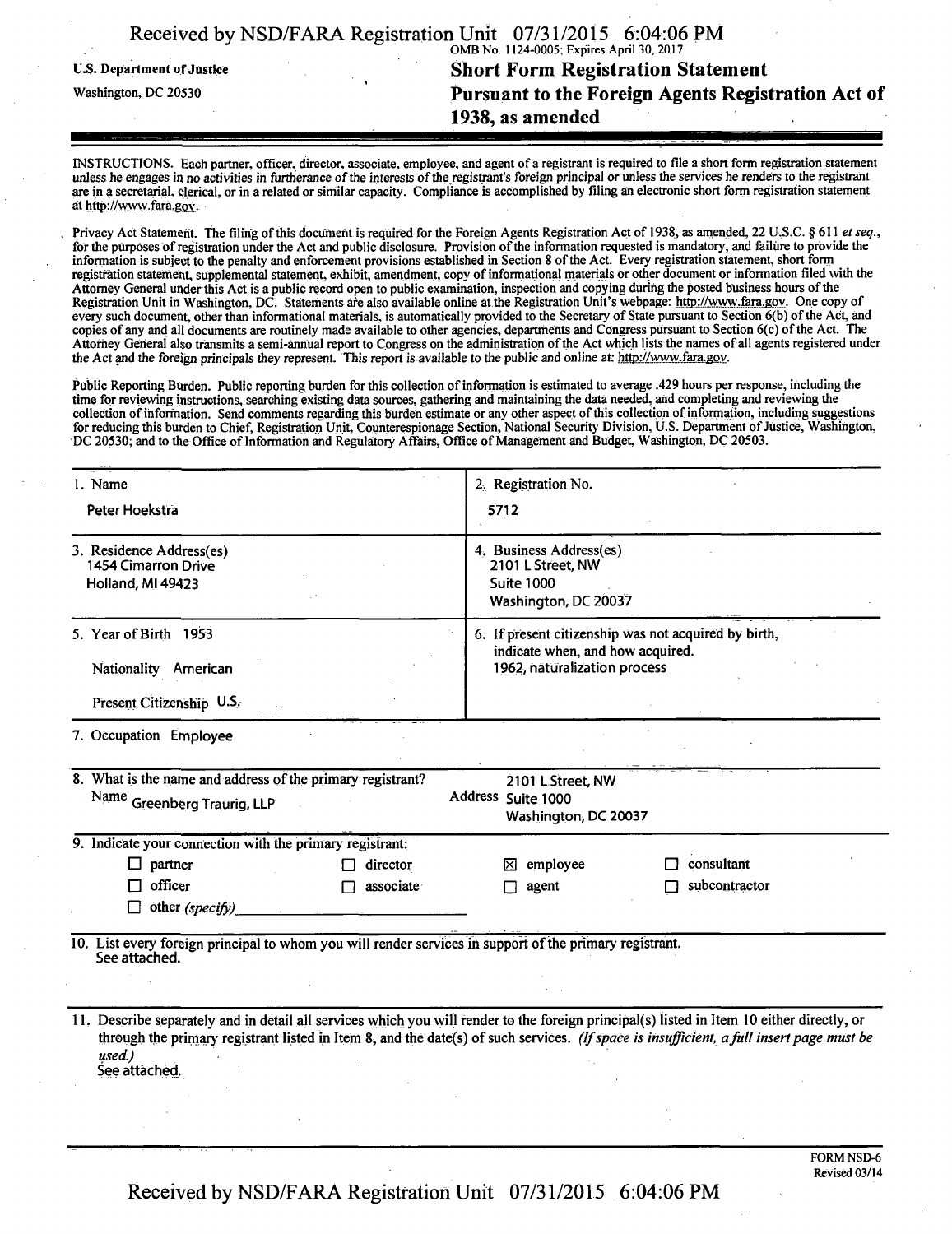| Received by NSD/FARA Registration Unit 07/31/2015 6:04:06 PM |  |
|--------------------------------------------------------------|--|
|--------------------------------------------------------------|--|

| See attached.<br>$\Box$ full time basis<br>Date<br>7/25/15<br>7/11/15<br>6/9/15<br>5/18/15 | Yes $\boxtimes$<br>$\blacksquare$ No $\square$<br>If yes, describe separately and in detail such political activity.<br>13. The services described in Items 11 and 12 are to be rendered on a<br>$\Box$ Fee: Amount \$<br>candidates for any political office?<br>Yes &<br>If yes, furnish the following information:<br>Amount or Thing of Value<br>\$250.00<br>\$1,000.00<br>\$500.00<br>\$170.00 | $\Box$ part time basis<br>14. What compensation or thing of value have you received to date or will you receive for the above services?<br>$\boxtimes$ Salary: Not based solely on services rendered to the foreign principal(s).<br>$\Box$ Other thing of value<br>15. During the period beginning 60 days prior to the date of your obligation to register to the time of filing this statement, did you<br>make any contributions of money or other things of value from your own funds or possessions and on your own behalf in<br>connection with any election to political office or in connection with any primary election, convention, or caucus held to select<br>No $\square$<br>Political Organization or Candidate<br>Holly Hughes for State Representative (MI)<br><b>Ottawa County Republicans</b><br><b>Tim Walberg for Congress</b><br>Midwest Mackinac Republican Leadership | $\boxtimes$ special basis<br><b>Location of Event</b><br><b>Contribution</b><br>Ottawa County, MI<br>Contribution<br><b>Registration costs</b> |
|--------------------------------------------------------------------------------------------|-----------------------------------------------------------------------------------------------------------------------------------------------------------------------------------------------------------------------------------------------------------------------------------------------------------------------------------------------------------------------------------------------------|------------------------------------------------------------------------------------------------------------------------------------------------------------------------------------------------------------------------------------------------------------------------------------------------------------------------------------------------------------------------------------------------------------------------------------------------------------------------------------------------------------------------------------------------------------------------------------------------------------------------------------------------------------------------------------------------------------------------------------------------------------------------------------------------------------------------------------------------------------------------------------------------|------------------------------------------------------------------------------------------------------------------------------------------------|
|                                                                                            |                                                                                                                                                                                                                                                                                                                                                                                                     |                                                                                                                                                                                                                                                                                                                                                                                                                                                                                                                                                                                                                                                                                                                                                                                                                                                                                                |                                                                                                                                                |
|                                                                                            |                                                                                                                                                                                                                                                                                                                                                                                                     |                                                                                                                                                                                                                                                                                                                                                                                                                                                                                                                                                                                                                                                                                                                                                                                                                                                                                                |                                                                                                                                                |
|                                                                                            |                                                                                                                                                                                                                                                                                                                                                                                                     |                                                                                                                                                                                                                                                                                                                                                                                                                                                                                                                                                                                                                                                                                                                                                                                                                                                                                                |                                                                                                                                                |
|                                                                                            |                                                                                                                                                                                                                                                                                                                                                                                                     |                                                                                                                                                                                                                                                                                                                                                                                                                                                                                                                                                                                                                                                                                                                                                                                                                                                                                                |                                                                                                                                                |
|                                                                                            |                                                                                                                                                                                                                                                                                                                                                                                                     |                                                                                                                                                                                                                                                                                                                                                                                                                                                                                                                                                                                                                                                                                                                                                                                                                                                                                                |                                                                                                                                                |
|                                                                                            |                                                                                                                                                                                                                                                                                                                                                                                                     |                                                                                                                                                                                                                                                                                                                                                                                                                                                                                                                                                                                                                                                                                                                                                                                                                                                                                                |                                                                                                                                                |
|                                                                                            |                                                                                                                                                                                                                                                                                                                                                                                                     |                                                                                                                                                                                                                                                                                                                                                                                                                                                                                                                                                                                                                                                                                                                                                                                                                                                                                                |                                                                                                                                                |
|                                                                                            |                                                                                                                                                                                                                                                                                                                                                                                                     |                                                                                                                                                                                                                                                                                                                                                                                                                                                                                                                                                                                                                                                                                                                                                                                                                                                                                                |                                                                                                                                                |
|                                                                                            |                                                                                                                                                                                                                                                                                                                                                                                                     |                                                                                                                                                                                                                                                                                                                                                                                                                                                                                                                                                                                                                                                                                                                                                                                                                                                                                                |                                                                                                                                                |
|                                                                                            |                                                                                                                                                                                                                                                                                                                                                                                                     |                                                                                                                                                                                                                                                                                                                                                                                                                                                                                                                                                                                                                                                                                                                                                                                                                                                                                                |                                                                                                                                                |
|                                                                                            |                                                                                                                                                                                                                                                                                                                                                                                                     |                                                                                                                                                                                                                                                                                                                                                                                                                                                                                                                                                                                                                                                                                                                                                                                                                                                                                                |                                                                                                                                                |
|                                                                                            |                                                                                                                                                                                                                                                                                                                                                                                                     |                                                                                                                                                                                                                                                                                                                                                                                                                                                                                                                                                                                                                                                                                                                                                                                                                                                                                                |                                                                                                                                                |
|                                                                                            |                                                                                                                                                                                                                                                                                                                                                                                                     |                                                                                                                                                                                                                                                                                                                                                                                                                                                                                                                                                                                                                                                                                                                                                                                                                                                                                                |                                                                                                                                                |
|                                                                                            |                                                                                                                                                                                                                                                                                                                                                                                                     |                                                                                                                                                                                                                                                                                                                                                                                                                                                                                                                                                                                                                                                                                                                                                                                                                                                                                                |                                                                                                                                                |
|                                                                                            |                                                                                                                                                                                                                                                                                                                                                                                                     |                                                                                                                                                                                                                                                                                                                                                                                                                                                                                                                                                                                                                                                                                                                                                                                                                                                                                                |                                                                                                                                                |
|                                                                                            |                                                                                                                                                                                                                                                                                                                                                                                                     |                                                                                                                                                                                                                                                                                                                                                                                                                                                                                                                                                                                                                                                                                                                                                                                                                                                                                                |                                                                                                                                                |
|                                                                                            |                                                                                                                                                                                                                                                                                                                                                                                                     |                                                                                                                                                                                                                                                                                                                                                                                                                                                                                                                                                                                                                                                                                                                                                                                                                                                                                                |                                                                                                                                                |
|                                                                                            |                                                                                                                                                                                                                                                                                                                                                                                                     | Conference                                                                                                                                                                                                                                                                                                                                                                                                                                                                                                                                                                                                                                                                                                                                                                                                                                                                                     |                                                                                                                                                |
|                                                                                            |                                                                                                                                                                                                                                                                                                                                                                                                     |                                                                                                                                                                                                                                                                                                                                                                                                                                                                                                                                                                                                                                                                                                                                                                                                                                                                                                |                                                                                                                                                |
|                                                                                            |                                                                                                                                                                                                                                                                                                                                                                                                     |                                                                                                                                                                                                                                                                                                                                                                                                                                                                                                                                                                                                                                                                                                                                                                                                                                                                                                |                                                                                                                                                |
|                                                                                            |                                                                                                                                                                                                                                                                                                                                                                                                     |                                                                                                                                                                                                                                                                                                                                                                                                                                                                                                                                                                                                                                                                                                                                                                                                                                                                                                |                                                                                                                                                |
|                                                                                            |                                                                                                                                                                                                                                                                                                                                                                                                     |                                                                                                                                                                                                                                                                                                                                                                                                                                                                                                                                                                                                                                                                                                                                                                                                                                                                                                |                                                                                                                                                |
|                                                                                            |                                                                                                                                                                                                                                                                                                                                                                                                     | <b>EXECUTION</b>                                                                                                                                                                                                                                                                                                                                                                                                                                                                                                                                                                                                                                                                                                                                                                                                                                                                               |                                                                                                                                                |
|                                                                                            |                                                                                                                                                                                                                                                                                                                                                                                                     | In accordance with 28 U.S.C. § 1746, the undersigned swears or affirms under penalty of perjury that he/she has read the<br>information set forth in this registration statement and that he/she is familiar with the contents thereof and that such contents are in<br>their entirety true and accurate to the best of his/her knowledge and belief.                                                                                                                                                                                                                                                                                                                                                                                                                                                                                                                                          |                                                                                                                                                |
| July 31, 2015                                                                              |                                                                                                                                                                                                                                                                                                                                                                                                     | /s/ Peter Hoekstra                                                                                                                                                                                                                                                                                                                                                                                                                                                                                                                                                                                                                                                                                                                                                                                                                                                                             | eSigned                                                                                                                                        |
|                                                                                            | (Date of signature)                                                                                                                                                                                                                                                                                                                                                                                 | (Signature)                                                                                                                                                                                                                                                                                                                                                                                                                                                                                                                                                                                                                                                                                                                                                                                                                                                                                    |                                                                                                                                                |
|                                                                                            |                                                                                                                                                                                                                                                                                                                                                                                                     |                                                                                                                                                                                                                                                                                                                                                                                                                                                                                                                                                                                                                                                                                                                                                                                                                                                                                                |                                                                                                                                                |
|                                                                                            |                                                                                                                                                                                                                                                                                                                                                                                                     |                                                                                                                                                                                                                                                                                                                                                                                                                                                                                                                                                                                                                                                                                                                                                                                                                                                                                                |                                                                                                                                                |
|                                                                                            |                                                                                                                                                                                                                                                                                                                                                                                                     |                                                                                                                                                                                                                                                                                                                                                                                                                                                                                                                                                                                                                                                                                                                                                                                                                                                                                                |                                                                                                                                                |
|                                                                                            |                                                                                                                                                                                                                                                                                                                                                                                                     |                                                                                                                                                                                                                                                                                                                                                                                                                                                                                                                                                                                                                                                                                                                                                                                                                                                                                                |                                                                                                                                                |
|                                                                                            |                                                                                                                                                                                                                                                                                                                                                                                                     |                                                                                                                                                                                                                                                                                                                                                                                                                                                                                                                                                                                                                                                                                                                                                                                                                                                                                                |                                                                                                                                                |
|                                                                                            |                                                                                                                                                                                                                                                                                                                                                                                                     |                                                                                                                                                                                                                                                                                                                                                                                                                                                                                                                                                                                                                                                                                                                                                                                                                                                                                                |                                                                                                                                                |
|                                                                                            |                                                                                                                                                                                                                                                                                                                                                                                                     |                                                                                                                                                                                                                                                                                                                                                                                                                                                                                                                                                                                                                                                                                                                                                                                                                                                                                                |                                                                                                                                                |
|                                                                                            |                                                                                                                                                                                                                                                                                                                                                                                                     |                                                                                                                                                                                                                                                                                                                                                                                                                                                                                                                                                                                                                                                                                                                                                                                                                                                                                                |                                                                                                                                                |

Footnote: "Political activity," as defined in Section 1(o) of the Act, means any activity which the person engaging in believes will, or that the person intends to, in any way influence<br>any agency or official of the Govern

**Received by NSD/FARA Registration Unit 07/31/2015 6:04:06 PM**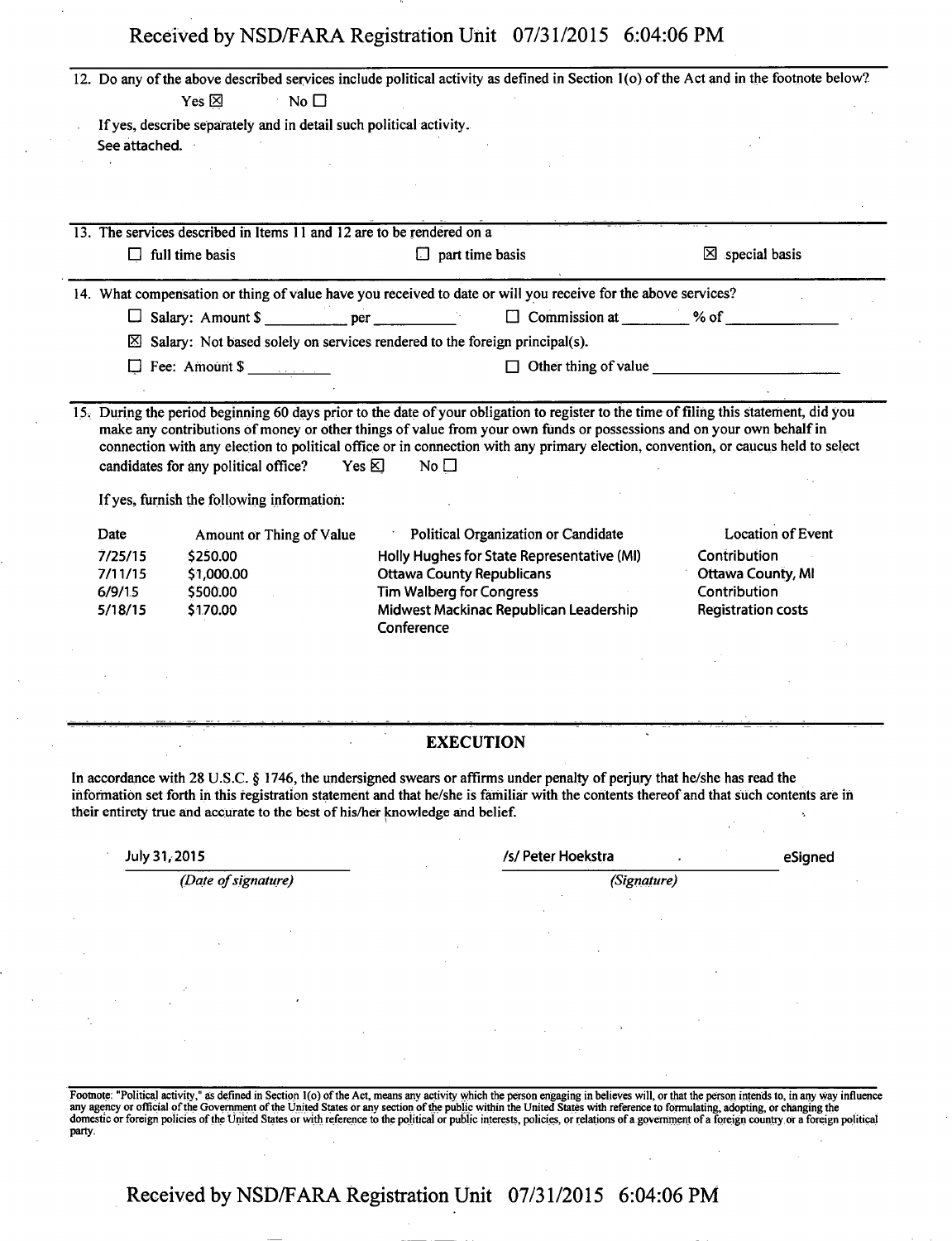**Received by NSD/FARA Registration Unit 07/31/2015 6:04:06 PM** 

**Short Form Registration Statement - attachment Peter Hoekstra, 5712** 

**10. List every foreign principal to whom you will render services in support ofthe primary registrant.** 

**Open Joint Stock Company Belarusian Potash Company (OJSC BPC) Open Joint Stock Company Belaruskali (OJSC Belaruskali) Libya Institute of Advanced Studies (LIAS) (via Sanitas International) Kurdistan Regional Government (KRG)** 

**11. Describe separately and in detail all services which you will render to the foreign principals) listed in Item 10 either directly, or through the primary registrant listed in Item 8, and the date(s) of such services. (If space is insufficient, a full insert page must be used.)** 

**OJSC BPC: Advice and counsel related to pending legislation, as well as educating the government and other opinion leaders regarding the same.** 

**OJSC Belaruskali: Advice and counsel related to pending legislation, as well as educating the government and other opinion leaders regarding the same.** 

**LIAS: Will assist Sanitas International in connection with the representation of LIAS on issues relating to the security and development of Libya.** 

**r** 

**KRG: Research pending U.S. legislation to determine impact on KRG interests and assist with legal, policy, and strategy advice as matters arise, and edit materials for others.** 

**12. Do any of the above described services include political activity as defined in Section l(o) of the Act and in the footnote below? Yes** 

**Ifyes, describe separately and in detail such political activity.** 

**OJSC BPC: Advice and counsel related to pending legislation, as well as educating the government and other opinion leaders regarding the same.** 

**OJSC Belaruskali: Advice and counsel related to pending legislation, as well as educating the government and other opinion leaders regarding the same.** 

**LIAS: Will provide counsel and leadership for outreach to strengthen a dialogue with Members of Congress, Administration Officials and other key leaders in the United States to communicate the foundation and its leadership's interests and policies for LIAS and issues related to the security and development of Libya.** 

**KRG: Provide counsel in connection with the extension and strengthening of the Kurdish-American relationships that are the subject of debate in Congress including trade, energy**  security, counter-terrorism efforts and efforts to build regional stability in the broader Middle